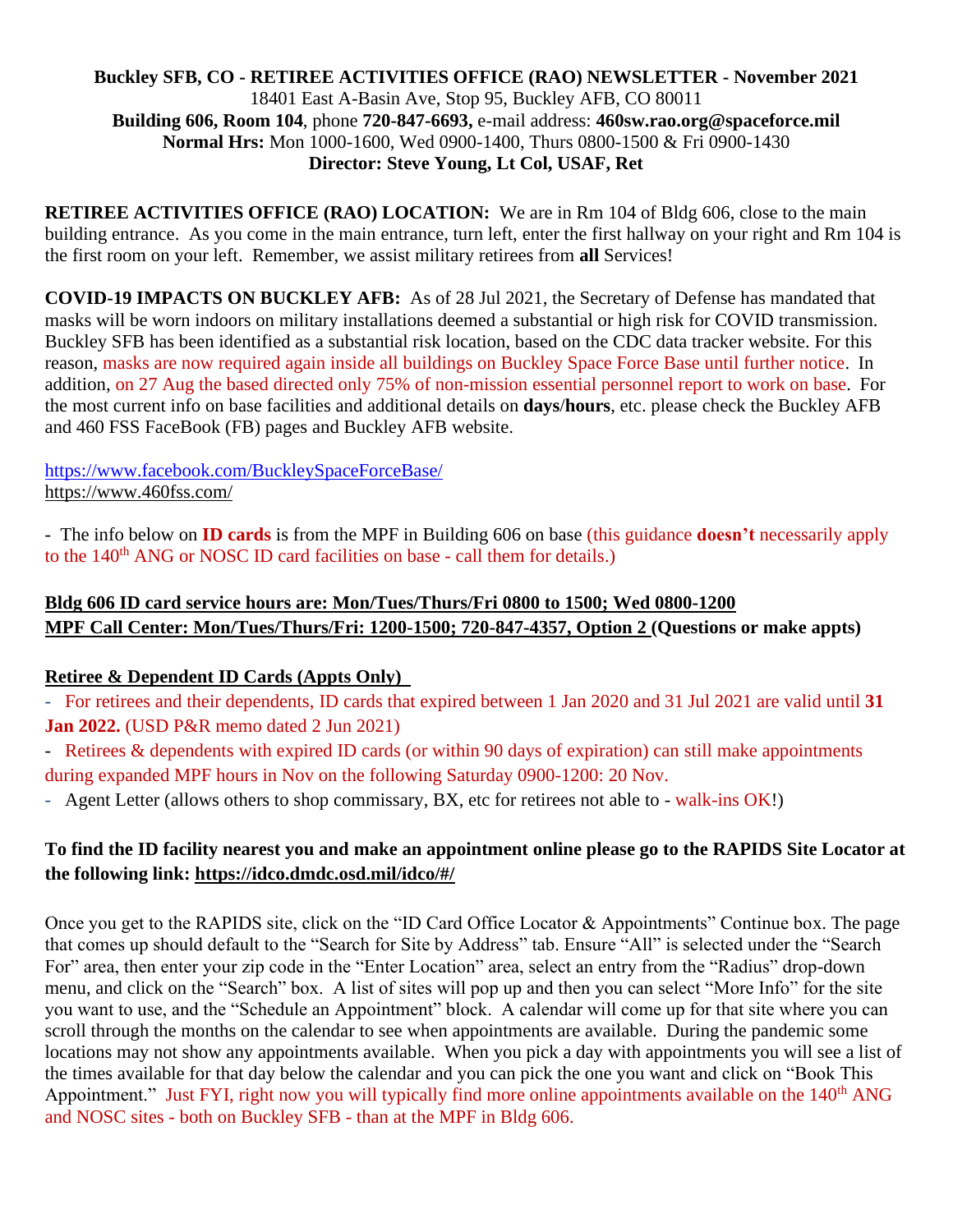**OBSERVANCES IN NOVEMBER:** 1-5 Nov - National Veterans Small Business Week; 10 Nov - Marine Corps Birthday; 11 Nov - Veterans/Armistice Day.

**VETERANS DAY EVENTS IN DENVER:** On 6 Nov, from 1000-1500 on the 16<sup>th</sup> Street Mall there will be a Veterans Day Parade and Festival.On 13 Nov there will be a 5k & 10k fun run (in person event at City Park virtual event available also). Both of these events are sponsored by the Colorado Veterans Project. For additional info check the following link (I know the link has 2018 in it, but it will take you to the site with info on this year's events): [Denver Veterans Day | Parade, Festival & Run | November 10-11, 2018](https://www.denverveteransday.com/)

**"FAMILY DAYS" ON FRIDAY, 12 & 26 NOVEMBER:** Please remember a "Family Day" is often implemented around a Federal Holiday, which results in some changes at base facilities. There will be two Family Days in Nov, on 12 Nov (for Veterans Day) and 26 Nov (for Thanksgiving). You should expect the 6<sup>th</sup> Ave gate to base to be closed, the pharmacy to be closed, the MPF may not be issuing ID cards, etc. You should call these facilities if you have any questions regarding hours for that Friday, or check the base social media like the Buckley SFB Facebook page: [Buckley Space Force Base | Facebook](https://www.facebook.com/BuckleySpaceForceBase/)

**BURIAL BENEFITS "LUNCH & LEARN":** On Thursday, 4 Nov, 1100-1300, the Newcomer Funeral Home (190 Potomac St. in Aurora) will host a lunch and discussion on Veteran funeral planning topics, including:

- Burial benefits and Fort Logan National Cemetery
- Planning your funeral/cremation arrangements in advance to provide peace of mind for you & your family There is no cost to attend this event and you can register at the following link:

<https://www.newcomerdenver.com/Event/veteransworkshop>Call 720-857-0700 with any questions you have.

**MY AIR FORCE BENEFITS WEBSITE:** While attending the virtual AF RAO Directors meeting on 21 Oct I became of this website, which I had not visited before. While the site is mainly focused on active-duty folks, there is a **lot** of information on there of interest to retirees/surviving spouses as well. The site has about 180 fact sheets on various benefits and a section for "Transition and Retirement Planning." If you look under the "Benefit Library" tab (top left of the page), and click on the "Resource Locator" link, you can then click on CO (or any other state) to see a wealth of information on resources in your state (with base specific resources as well). I strongly encourage you to check out this website. [Home | An Official Air Force Benefits Website \(af.mil\)](https://www.myairforcebenefits.us.af.mil/)

**TRICARE PHARMACY NETWORK CHANGES:** Express Scripts officials recently announced that, as of 15 Dec, CVS will rejoin the TRICARE pharmacy network, while Walmart/Sam's Club will leave the network at the same time. This means military families will have access to the two largest chain drugstores in the U.S. -Walgreens and CVS - along with many smaller chains and independent pharmacies. The change is part of the [next](https://www.prnewswire.com/news-releases/express-scripts-awarded-7-year-tricare-pharmacy-program-contract-301350021.html)  [generation](https://www.prnewswire.com/news-releases/express-scripts-awarded-7-year-tricare-pharmacy-program-contract-301350021.html) TRICARE pharmacy contract.

 Beneficiaries who get prescriptions filled at Walmart or Sam's Club should receive a letter notifying them of the change. The letter will include three local TRICARE network pharmacies they might consider using instead, together with suggestions on how to transfer prescriptions most easily to another retail pharmacy, home delivery, or a military treatment facility (MTF) pharmacy. These beneficiaries will need to move their prescriptions to another TRICARE network pharmacy location by 15 Dec.

 Beneficiaries who fill [specialty medications](https://tricare.mil/CoveredServices/IsItCovered/SpecialtyDrugs) at Walmart or Sam's Club should receive a letter and phone call from Express Scripts to assist in moving the prescription to another network specialty pharmacy. Due to the complexity of specialty medications, beneficiaries will have a 30-day grace period to move their specialty medication. The grace period is for specialty medications *only*; non-specialty prescriptions must be transferred by Dec. 15.

**TRICARE PHARMACY RATES CHANGING 1 JANUARY 2022:** Do you get your prescription drugs through TRICARE Pharmacy Home Delivery or at a TRICARE retail network pharmacy? If so, you'll pay anywhere from \$1 to \$8 more in copayments starting Jan. 1. These costs changes won't affect all beneficiaries. Read the article at the following link to learn more. TRICARE Pharmacy Copayments to Increase in 2022 > [TRICARE Newsroom > Articles](https://newsroom.tricare.mil/Articles/Article/2792283/tricare-pharmacy-copayments-to-increase-in-2022)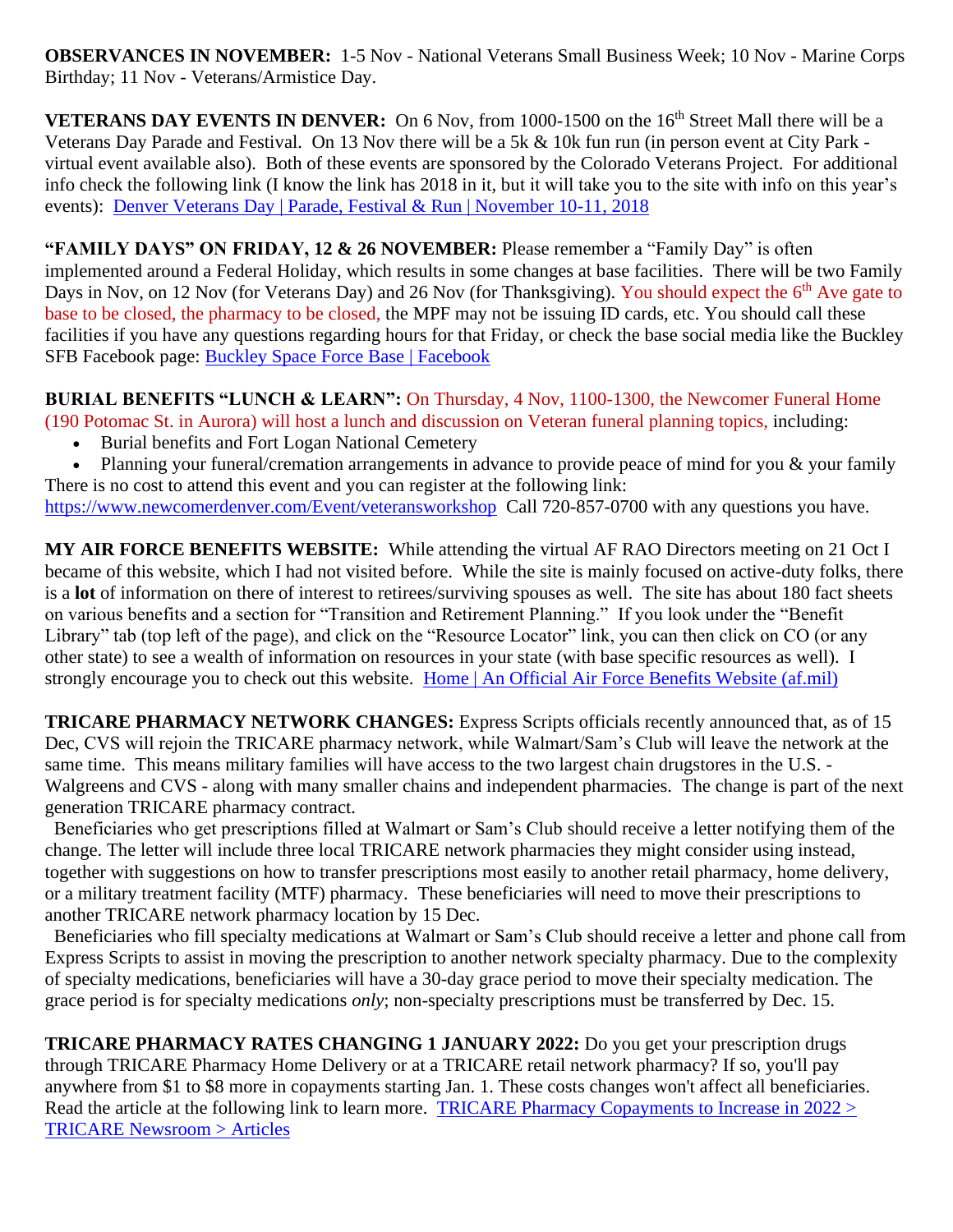**DEFENSE FINANCE & ACCOUNTING SERVICE (DFAS) SEPTEMBER RETIREE NEWSLETTER AVAILABLE ONLINE:** If you haven't seen it already, the DFAS Retiree Newsletter for Sep is available online at [Defense Finance and Accounting Service > RetiredMilitary > newsevents > newsletter \(dfas.mil\)](https://www.dfas.mil/retiredmilitary/newsevents/newsletter/)

**NEW MYPAY ACCOUNT AVAILABLE FOR GRAY AREA RETIREES:** Army National Guard, Air National Guard, Army Reserve, Navy Reserve, Marine Corps Reserve and Air Force Reserve Gray Area Retirees now have a new way to stay connected and informed between the time they stop drilling and the time they start receiving retired pay - a new type of myPay account especially for Gray Area Retirees. Gray Area Retirees who use the new myPay account to keep their contact information updated can benefit by receiving important information from DFAS and their Branch of Service, such as news about changes in laws or policies that impact your retirement benefits, reminders about applying for retired pay, and your Services' Retiree Newsletter. Another major benefit, with current contact information in your myPay account, when you apply for retired pay, DFAS will email you status notifications: when your application was received, when it is being worked, and when it is complete. With the new myPay account you can confirm or update your email/mailing address and, when you apply for retired pay, you can use it to make sure your direct deposit information is current. For more info on this capability, and now to create an account, refer to the September DFAS Retiree Newsletter (see link in previous article). There is also an entire DFAS page for Gray Area Retirees: [Gray Area Retirees \(dfas.mil\)](https://www.dfas.mil/RetiredMilitary/plan/Gray-Area-Retirees/)

### **MILITARY OFFICERS ASSOCIATION OF AMERICA (MOAA) LEGISLATIVE UPDATE WEBINAR:**

Normally MOAA sends representatives to various military related gatherings around the country, like Retiree Appreciation Days (RADs), to provide a legislative update on issues they are advocating for on your behalf. Of course, with COVID, that effort was essentially put on hold. So, on Monday, 22 November, at 1400 Eastern time (noon our time), MOAAs Lt Col Shane Ostrom, USAF Ret, will conduct a live webinar presenting the legislative update. MOAA webinars are open to anyone interested, you don't need to be a member. If you register for the event, but then can't make it, you will receive an email with a link to the recorded session (a YouTube video) within about 48 hours that you can watch at your leisure. The link you get will be good for ~30 days. MOAA will also post the recording on their website for use by MOAA members. A link to the registration page can be found at [MOAA Legislative Update](https://www.moaa.org/content/events/healthcare-and-benefits/virtual-retiree-appreciation-day-moaa-legislative-update-on-pay-and-benefits/) This should be a very informative presentation.

**COST-OF-LIVING ADJUSTMENT (COLA) INCREASE FOR 2022:** Each year, retirees and surviving spouses get a cost-of-living adjustment (COLA) to retired pay, survivor benefit plan annuity, Social Security, VA disability compensation, and Dependency and Indemnity Compensation (DIC). COLA is computed based upon the change in Consumer Price Index for Urban Wage Earners and Clerical Workers (CPI-W) from one fiscal year to the next. On 14 October the Social Security Administration announced the cost-of-living adjustment for 2022 will be 5.9%, the biggest boost to Social Security beneficiaries' checks in about 40 years. The unfortunate downside is that COLA also impacts our health care costs. In addition, Medicare Part B premiums, while not tied directly to CPI-W, do increase annually based on economic factors, including the cost of the Medicare program. While not finalized yet, you should expect a Part B premium increase of about \$10/mos.

**MEDICARE OPEN ENROLLMENT PERIOD IN 2021:** If you are currently enrolled in a Medicare plan you should get your "Annual Notice of Change" document in the mail soon. This document will list any changes in your plan coverage, service area or cost that will go into effect in 2022. You can use this to help decide if you want to change plans. Open enrollment is 15 Oct - 7 Dec 2021 and changes will be effective Jan 2022. During this time, you can: switch from Original Medicare to Medicare Advantage; switch from Medicare Advantage to Original Medicare; or switch from one Medicare Advantage plan to another. If you are already in a Medicare Advantage plan you can also change to another Medicare Advantage plan or to Original Medicare plus a Part D plan from 1 Jan - 31 Mar 2022. Remember, some Medicare Advantage plans from commercial providers (Blue Cross, Kaiser, Humana, GEHA, etc) offer "0 Premium" plans that will cost you no more out of pocket than your current Medicare Part B premium - some of these plans may actually give some of your Part B premium back. Some Advantage plans offer benefits Original Medicare does not (free gym membership, dental/vision benefits, hearing aids, transportation to medical appointments, etc). As always, you have to do your research to see which plans your current doctors take, where the plans are accepted (different states, etc), what the co-pays are, etc in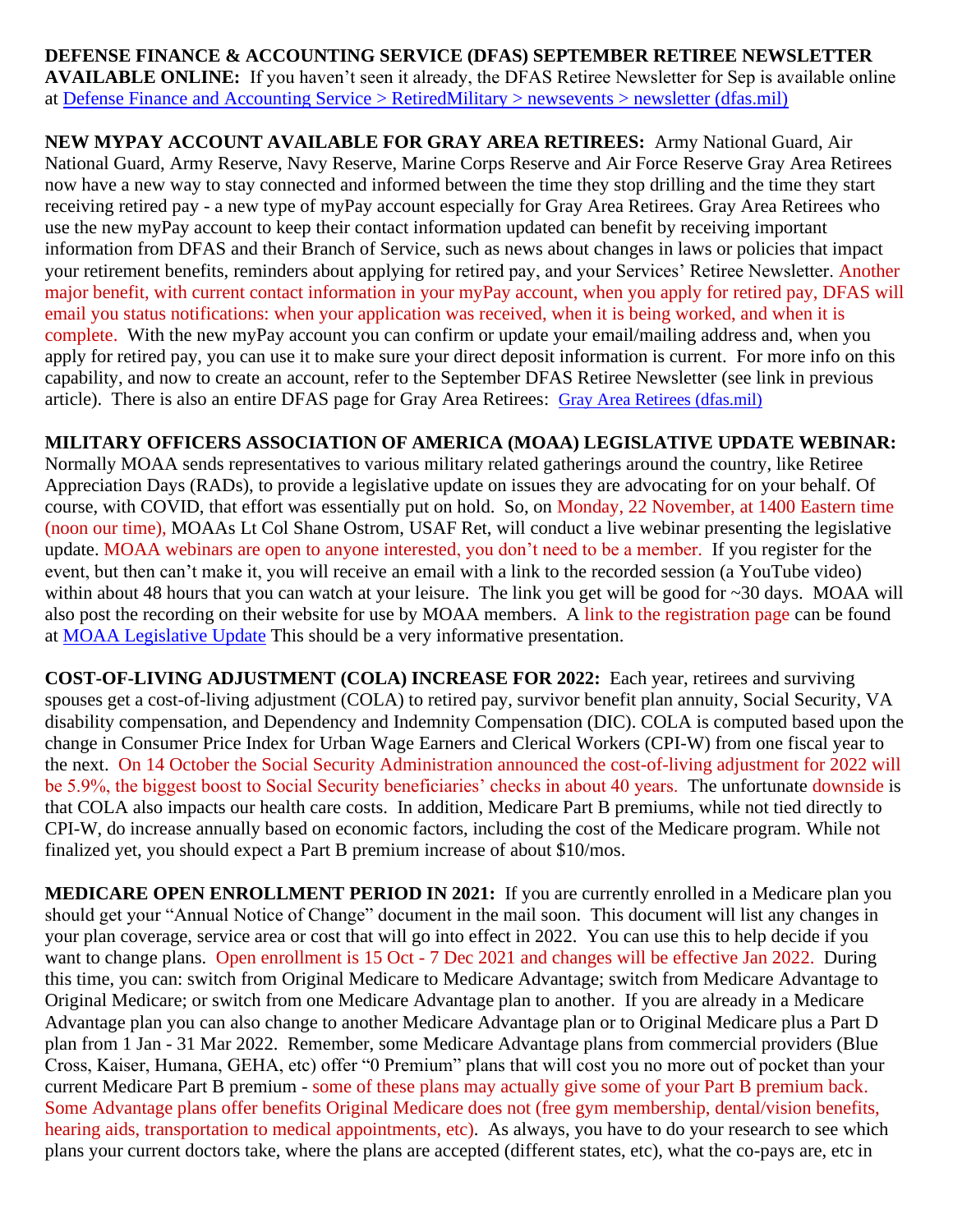order to determine what plan best meets your needs. Tricare for Life (TFL) functions as your "Medicare Supplement" whether you use Original Medicare or a Medicare Advantage plan.

**NEED HELP WITH MEDICARE OPTIONS?** A health insurance broker can provide you with information regarding various Medicare Advantage carriers/plans. Just be aware these brokers generally focus on plans offered by insurers with whom they have a contractual arrangement (think Kaiser, Humana, Blue Cross, United Healthcare, etc). You can do a Google search to locate a health broker in CO. Another alternative is the counselors working in the federally funded State Health Insurance Assistance Program (SHIP). These counselors provide free advice with no conflicts of interest whereas brokers typically earn commissions from policies they sell. For example, a broker will get no commission if you select Original Medicare vs a Medicare Advantage plan. You can get additional info on SHIP and counselors in your area at the following link:<https://www.shiptacenter.org/>click on the "SHIP Locator" icon. For Colorado you can also call 1-888-696-7213 or visit the following link: <https://doi.colorado.gov/insurance-products/health-insurance/senior-health-care-medicare>

**LIMITED-EDITION VETERANS COMMEMORATIVE COINS AT COMMISSARY**: On Veterans Day, 11 Nov, the commissary will be giving out a limited number of these coins to veterans. First come, first serve.

### **FEDERAL EMPLOYEE DENTAL & VISION INSURANCE PLAN (FEDVIP) OPEN SEASON IN 2021**:

For the Federal Employees Dental and Vision Insurance Program (FEDVIP), participants will see 12 dental and five vision options for next year. For the most part, your enrollment in FEDVIP will continue automatically with little to no interruptions. If you are thinking about making a change, this year's open season runs from 9 Nov through 14 Dec. It's generally the one opportunity a year you'll have to enroll or make changes to your health, dental and vision plans. For information on the rates for various dental and vision plans go to the following link: [Plan Premiums \(opm.gov\)](https://www.opm.gov/healthcare-insurance/dental-vision/plan-information/plan-premiums/) To compare plans you can use the tool at the following link: Dental & Vision : [Compare 2021 Plans -](https://www.opm.gov/healthcare-insurance/healthcare/plan-information/compare-plans/fedvip) OPM.gov

**TRICARE PRIME OR SELECT OPEN SEASON IN 2021**: Tricare Open Season is the annual period when you can enroll in, or change, your health care coverage for the next year. This is only for those using Tricare Prime or Select, not Tricare for Life! In 2021, Tricare Open Season for those with Tricare Select or Tricare Prime begins on 8 Nov and ends on 13 Dec with the enrollment change going into effect on 1 Jan 2022. You have three options during enrollment: keep the same plan you have now, enroll in Tricare Prime or Tricare Select if you are not currently enrolled, or change between Tricare Prime and Tricare Select. If you are already enrolled in a plan that you want to stay with, you don't have to re-enroll. For those interested, there is a webinar being offered on Thursday, 4 Nov, from 1100-1200 Mountain Time - "Making the Most of the Tricare Open Season." During the webinar, TRICARE experts will review your health care coverage options for the upcoming plan year. **Webinar Registration Link:** <https://register.gotowebinar.com/register/8215914139783093775> Related Links:

TRICARE Open Season: [www.tricare.mil/openseason](http://www.tricare.mil/openseason)  Federal Benefits Open Season: [www.benefeds.com](http://www.benefeds.com/)

**NEW VETERAN SERVICE OFFICER (VSO) LOCATION IN AURORA:** Those of you who have used VSOs may know the main offices for the Adams and Arapahoe County VSOs are both on the west side of town (Littleton and Westminster), not in our local area. Needless to say, these locations are not convenient for the nearly 80k vets living in these two counties. The new office, located at Arapahoe County's Altura Plaza facility, 15400 E. 14th Place in Aurora (basically at Colfax and Chambers), provides a more convenient option. The office is jointly funded by Adams and Arapahoe County. There is no unique phone number for this VSO location, and you won't see this location listed on the VSO website that has all the counties in CO. You use the phone numbers for the Adams & Arapahoe County VSOs that you find on the website and, if you are scheduling an in-person appointment, just let them know you want to meet at the office in Aurora. The following link will show you all the VSOs for every county in CO, and the contact info for each (phone and e-mail). [County Veterans Service Offices |](https://vets.colorado.gov/services/county-veterans-service-offices)  [Colorado Division of Veterans Affairs](https://vets.colorado.gov/services/county-veterans-service-offices)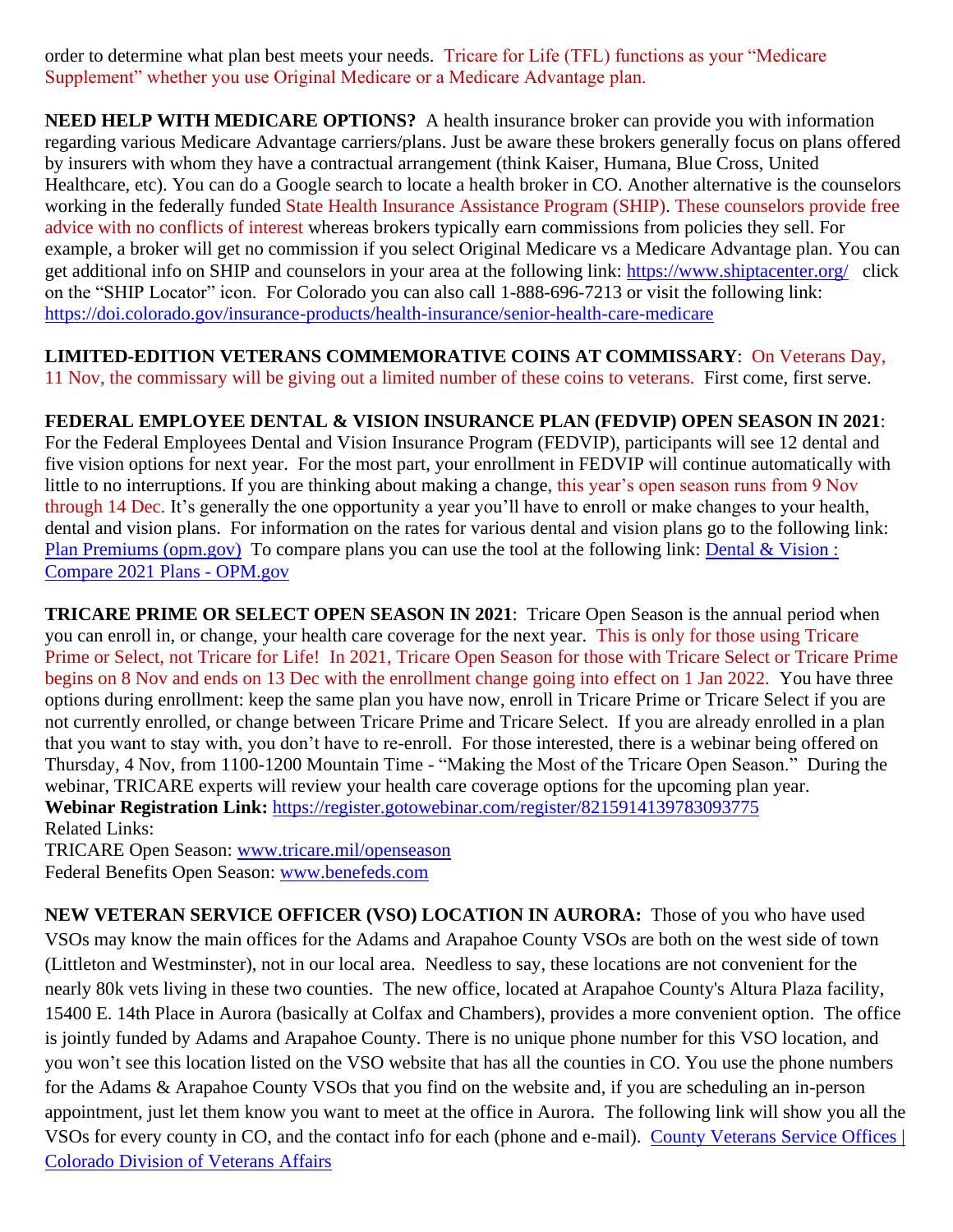**VETERANS AFFAIRS AID AND ATTENDENCE BENEFITS:** What is the aid and attendance benefit? Wartime veterans and their surviving spouses, 65 years and older, may be entitled to a tax-free benefit called Aid and Attendance (A&A) provided by the Department of Veteran Affairs (VA). The Benefit is designed to provide financial aid to help offset the cost of long-term care for those who need assistance with at least two of the daily activities of living. The daily activities of living are generally agreed to be those which are described below:

1. Personal hygiene - bathing/showering, grooming, nail care, and oral care.

2. Dressing - being able to make appropriate clothing decisions and physically dress and undress oneself.

3. Eating - the ability to feed oneself, though not necessarily the capability to prepare food.

4. Maintaining continence - being able to mentally and physically use a restroom. This includes the ability to get on and off the toilet and cleaning oneself.

5. Transferring/Mobility - being able to stand from a sitting position, as well as get in and out of bed. The ability to walk independently from one location to another.

For more information on this benefit see the following website: Aid And Attendance Benefits And Housebound [Allowance | VA.gov | Veterans Affairs](https://www.va.gov/pension/aid-attendance-housebound/)

**"INDEF" ID CARDS FOR DEPENDENTS TURNING 65 NOW A REALITY:** For many years spouses of military retirees got a new ID card when they turned 65 (due to Medicare eligibility) and then had to renew the ID every 4 years until they turned 75. On 21 Sep 20 the Undersecretary of Defense for Personnel and Readiness signed a memo changing this policy so spouses getting a new ID card at age 65 (or renewing one prior to age 75) are authorized an ID card with the expiration date listed as "INDEF", the same as is done for the military retiree. It took DEERS until July 2021 to get their software updated to reflect this policy, but it is now done!! So, now dependents turning 65 and getting a new ID card will have one **with an INDEF** expiration date.

**COMMISSARY FEEDBACK OPPORTUNITY:** Protecting military retiree commissary benefits has been a priority of the Military Officers Association of America (MOAA) for decades. For example, in recent years, MOAA has fought to ensure any plans to merge the commissary and exchange systems keep the shopping benefit strong and prioritize beneficiaries over savings. As MOAA works to provide DeCA officials with feedback on these efforts, they would like to hear from actual customers regarding what's changing at their store and what issues they see as critical to maintaining and improving your shopping benefit. Even if you are **not** a regular commissary user, they want to hear from you. They would like to know why you don't use your local commissary, what the commissary could do to get your business back, what your local private-sector groceries are doing that you wish the commissary did, etc. You can share your experiences, both good and bad, by sending an email to [legis@moaa.org](mailto:legis@moaa.org?subject=Commissary) with the word "commissary" in the subject line. This is an opportunity for you to make an input and help improve the commissary shopping experience better for all eligible patrons.

 For those who don't know already, you can access the current commissary sales flyer online by going to the following link: [Home | Commissaries](https://www.commissaries.com/) Once on the page, click on the "Sales Flyer" banner in the upper right of the page, then click on "Confirm Your Privileges", fill out the info on the form, and click "Submit." You can then click on the link to see a PDF file of the latest sales flyer.

**COMMISSARY TO IMPLEMENT CLICK 2 GO CURBSIDE SERVICE:** Commissary CLICK2GO, the Defense Commissary Agency's new online ordering/curbside delivery service, is now available at the Buckley SFB Commissary. Customers will be able to plan, order and pay for their purchases on-line and then just drive to the store to get them without having to get out of their vehicle according to Ester Garcia, store Director. Customers can use a computer or mobile device to make their orders online, where they select from commissary products offered based on the store's stock assortment. After products are selected, the shopper selects a pickup time and pays for their order. At their appointed time they park in designated parking spaces where commissary workers bring their groceries to their vehicle. Information on how the service works is found on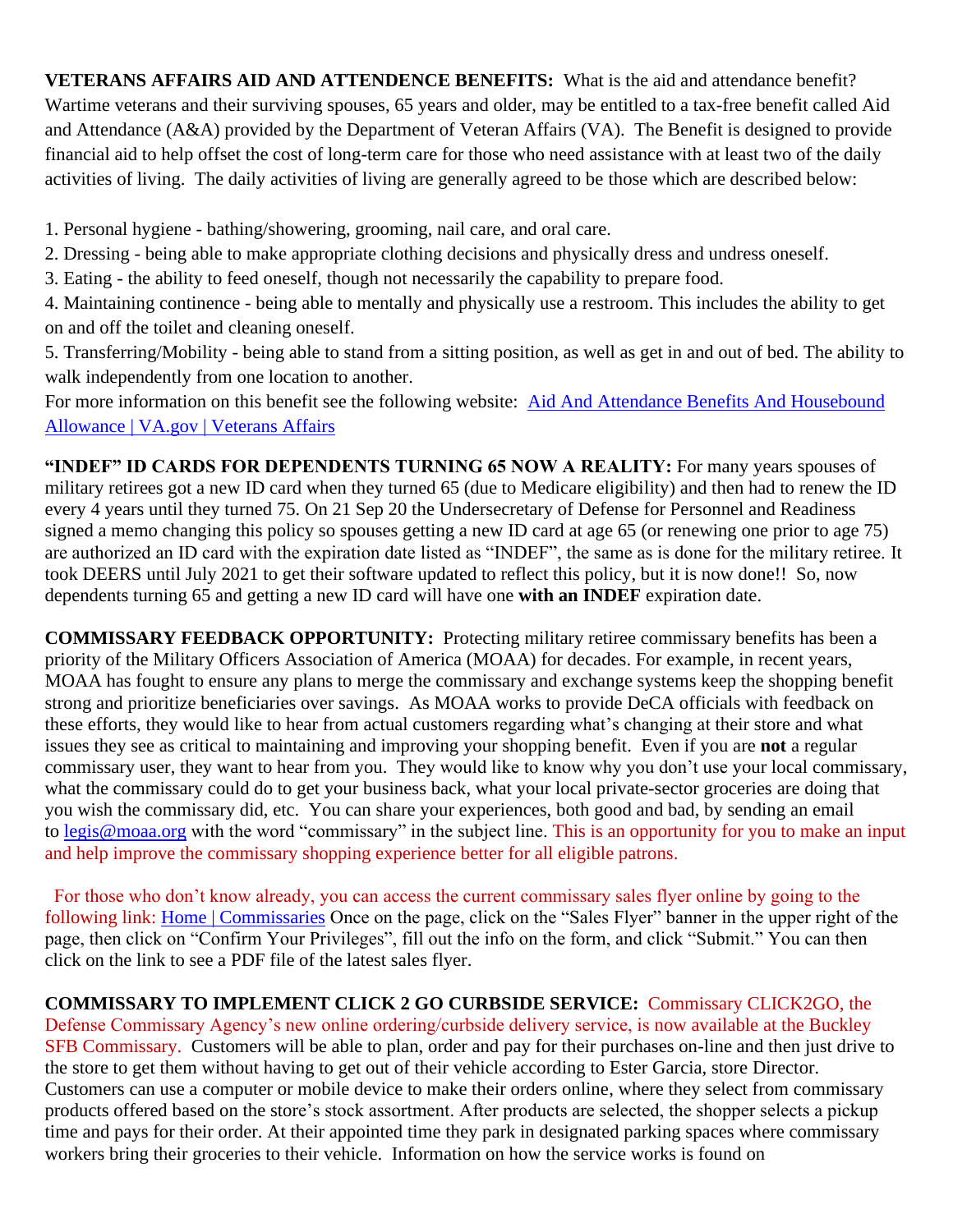[www.commissaries.com](http://www.commissaries.com/) with dedicated sections such as ["How CLICK2GO Works.](https://commissaries.com/how-CLICK2GO-works)" First-time customers will need to create an account to use this feature.

**NEW PHARMACY HOURS:** As of 21 June, the pharmacy implemented the following new hours: Mon-Tues 0800-1630; Wed 0800-1130; Thurs-Fri 0800-1630. Please remember holidays, family days, etc. can impact these hours so you can always check the Buckley SFB Facebook page for the latest info on hours.

**LEGAL OFFICE OPENS "LIMITED SERVICES" FOR RETIREES & DEPENDENTS:** Legal is once again providing **limited** legal assistance services for military retirees and their dependents. W**ills** for retirees and dependents will **only be done on Thursdays of each week from 1300 to 1500 and you must have an appointment**. For notary services and powers of attorney, walk-ins for retirees are available on Mondays and Wednesdays from 0800-1200. Retirees have the option of conducting their legal assistance appointment by telephone or in person. Legal expects the will appointments to fill up very quickly and they will **not** have a "waitlist." Thus, legal may ask that retirees call back in 2-3 weeks to check for open appointments once they are booked for several weeks. Prior to scheduling an appointment for a will, medical directive or power of attorney, legal will **require a ticket #** or worksheet, as well as your DoD ID Number which is located in the lower right front of the old (DD Fm 2) ID card (10-digit number). You can obtain a ticket # from the AF legal assistance website at [U.S. Air Force Legal Assistance](https://aflegalassistance.law.af.mil/lass/lass.html) (AFLASS) when you go to the site to fill out the required information for whatever document it is you want completed. If you call legal to make an appointment, they will **not** give you an appointment unless you have the ticket number issued by the website. For any questions call base legal at 720- 847-6444.

**PHARMACY - PATIENT ADVOCATE E-MAIL ADDRESS:** As you know, pharmacy patient advocates are available to hear your comments and concerns related to pharmacy operations. There are forms available in the pharmacy for you to submit comments to them, but with the pandemic you don't have access to those. The pharmacy has established an e-mail inbox for the patient advocates so you can now e-mail them directly at the pharmacy patient advocate org box: [usaf.buckley.460sw-mdg.mbx.pharmacy-patient-advocate@mail.mil](mailto:usaf.buckley.460sw-mdg.mbx.pharmacy-patient-advocate@mail.mil) .

**WHERE CAN I GET RID OF UNUSED/UNWANTED MEDICATIONS?** Do you have unused/unwanted medications you are trying to dispose of safely/properly? The Buckley SFB pharmacy does have a drop box in the lobby to take your unwanted medications. If that is not convenient for you, you can locate other places using the following link: [Colorado Household Medication Take-Back Program | Department of Public Health &](https://cdphe.colorado.gov/colorado-medication-take-back-program)  [Environment](https://cdphe.colorado.gov/colorado-medication-take-back-program) You can also try the following links: [Medication Disposal Near Me | CVS Pharmacy](https://www.cvs.com/content/safer-communities-locate) [Safe medication disposal | Walgreens](https://www.walgreens.com/topic/pharmacy/safe-medication-disposal.jsp) [Drug Drop Box | Littleton CO \(littletongov.org\)](https://www.littletongov.org/city-services/city-departments/police-department/programs-services/drug-drop-box)

**HOW TO CREATE A MYPAY ACCOUNT WITH DEFENSE FINANCE & ACCOUNTING SERVICE (DFAS):** If you don't have a MyPay account with DFAS I recommend you create one. With your own account you can download your Form1099 for taxes, print a copy of your Retiree Account Statement (RAS), set up beneficiaries for Arrears of Pay, update your mailing and e-mail address, adjust federal and state withholding for taxes, etc. You start by requesting an initial password on the myPay homepage [\(myPay Web Site \(dfas.mil\)\)](https://mypay.dfas.mil/#/) using the "Forgot or Need a Password" link. The password will be mailed to the address you have on file with DFAS and you will receive it in about 10 business days. Once you receive your password in the mail, you return to the myPay homepage and log in with your social security number and the password you received in the mail to create your myPay profile. DFAS has a downloadable step-by-step Get Started Guide to myPay on their website and a how-to video on the DFAS YouTube channel. For additional info on obtaining a MyAccount you can visit: <https://www.dfas.mil/retiredmilitary/manage/mypay/>

**VETERANS ADMINISTRATION (VA) NEW WEB FEATURE & PHONE NUMBER:** The VA has launched a new web feature and new phone number designed to ease frustrations faced by veterans trying to connect with services and resources.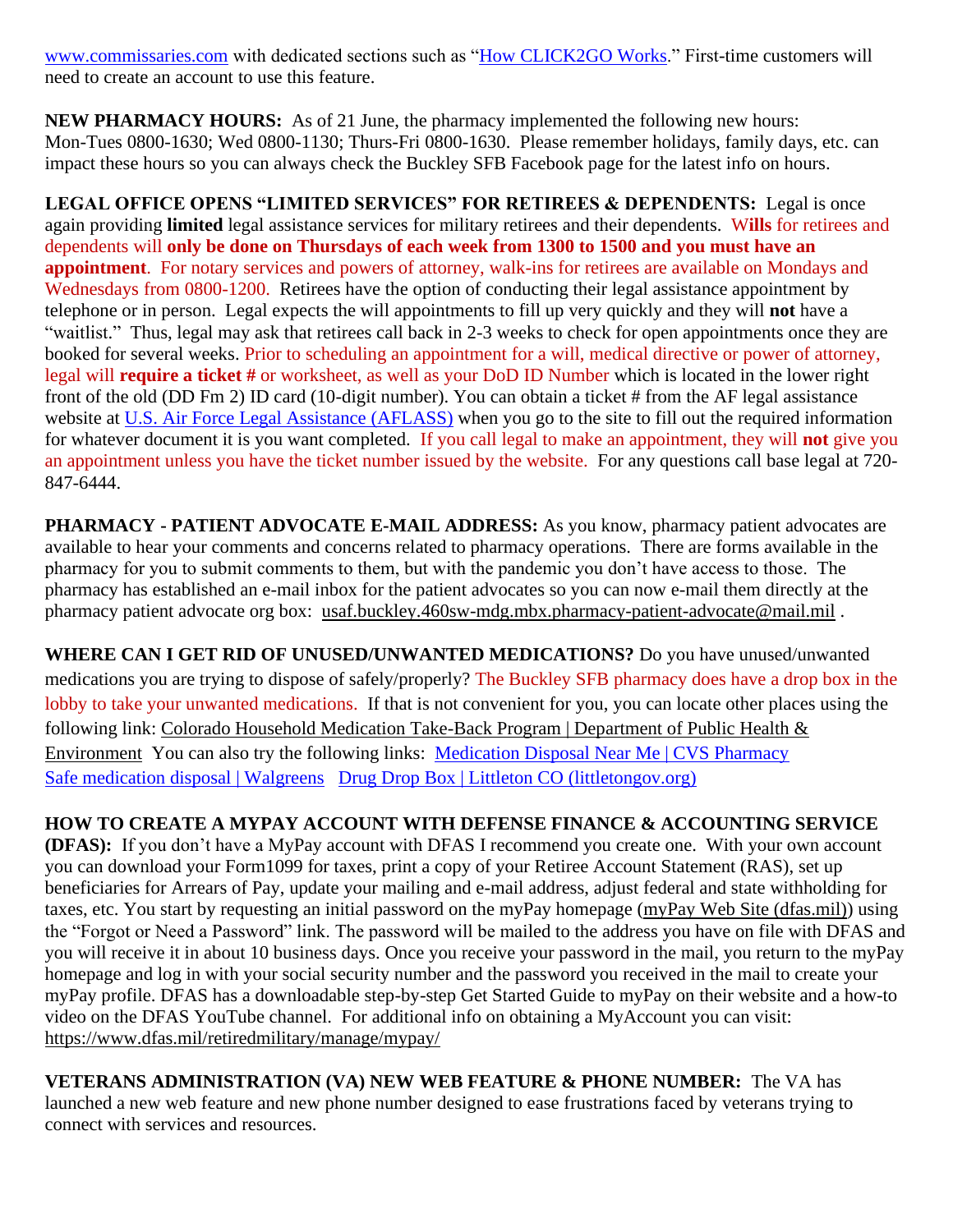Beneficiaries can now update their contact information via their [VA.gov](https://www.va.gov/change-address/) profile, and the change will synchronize across VA networks. Veterans can enter demographic information - including a phone number, email addresses, home addresses, and disability ratings *one time* and have it change across networks addressing health care, disability compensation, pension benefits, claims/appeals, and the Veteran Readiness and Employment (VR&E) program. Previously, if a veteran needed to change any demographic information, they were required to call *each individual VA network* where that information is on file. (Veterans still must connect with separate offices to change details regarding education and home loan benefits, CHAMPVA, Veterans' Mortgage Life Insurance, and The Foreign Medical Program.) Step-by-step instructions on changing your address are available at this [link.](https://www.va.gov/change-address/)

The administration also has officially launched the **My VA hotline**, which will serve as the starting point to all VA contact centers and will help veterans find the right person to address their needs. Veterans can call 1-800- MyVA411 (1-800-698-2411) with the option to press 0 to be immediately connected with a customer service agent to answer questions or connect to the appropriate VA expert. The hotline operates 24 hours a day, 365 days a year. Please remember you always have access to local Veteran Service Officers (VSOs) here in CO. Locate the one closest to you using the following link:<https://www.colorado.gov/pacific/vets/county-veterans-service-offices>

The VA also maintains the Veterans Crisis Line at 1-800-273-8255, by chat at [veteranscrisisline.net](https://www.va.gov/opa/pressrel/pressrelease.cfm?id=5588) and by text message at 838255. The VA also maintains the White House VA Hotline at 1-855-948-2311 which can be used "for Veterans and their families to share compliments and concerns," per the release.

**BUCKLEY SFB AGENT LETTERS - WHAT ARE THEY?** Did you know if you are a family member of an elderly military retiree, or their surviving spouse, that has trouble getting around on their own you may be able to get authorization to shop for them, as their "agent", at the commissary, exchange and base pharmacy? You will require a letter from the care provider of the retiree/surviving spouse, which you will then take to the MPF in Bldg 606, where you (the "agent") and the retiree/surviving spouse will fill out a "Commissary/AAFES/MWR Escort Authorizations" form. You will need two forms of ID, the agent's driver's license the sponsors military ID. Once the form is completed you will be issued an "Agent Letter" which you will take to the Visitor Control Center (VCC) by the  $6<sup>th</sup>$  Ave gate and Security will issue you a card/letter which will allow you to access the base and use those facilities without your retiree/surviving spouse being with you. For any questions, or more details, on this process please contact the MPF at 720-847-6974 (per the above form).

**CASUALTY ASSISTANCE:** If you know of a recently deceased military retiree, surviving spouse of a military retiree or a veteran who was receiving a disability payment from the U.S. Department of Veterans Affairs (VA) the RAO can provide guidance making the necessary notifications. For those receiving a military pension, Survivor Benefit Plan (SBP) payments, VA disability payments or Dependency and Indemnity payments notifications must be made to the Defense Finance & Accounting Service (DFAS), VA, etc. The RAO can put you in touch with the Buckley AFB Casualty Assistance Representative (CAR), provide you with a "checklist" to help guide you through process, provide you with phone numbers and websites for various organizations, etc. Please contact the RAO (720-847-6693) with any questions.

**EMPLOYMENT SERVICES FOR VETERANS:** Arapahoe/Douglas Works! (A/D Works!) Workforce Center is a member of the Colorado Department of Labor and Employment and provides a variety of no-cost services to veteran job seekers; resources and workshops for a self-directed job search, one-on-one employment counseling, customizing resumes, referrals to other state and federal agencies and training assistance. For more information you can visit their website at<http://www.adworks.org/>Just FYI, there is an A/D Works! Veterans Employment Specialist that works several days a week in Bldg 606 on base (when non-mission essential personnel are allowed back in their offices on Buckley AFB). For more info you can also contact the AD Works! Call Center at (303) 636-1160 and ask to be contacted to a Veterans Employment Team Member.

**ASKDFAS WEBSITE AVAILABLE:** DFAS has the askDFAS website available with a specific category for "Retirees and Annuitants." When you click on that category you will find general categories related to MyPay, mailing address, tax statements, reporting a retirees death, arrears of pay, etc. This site allows you to submit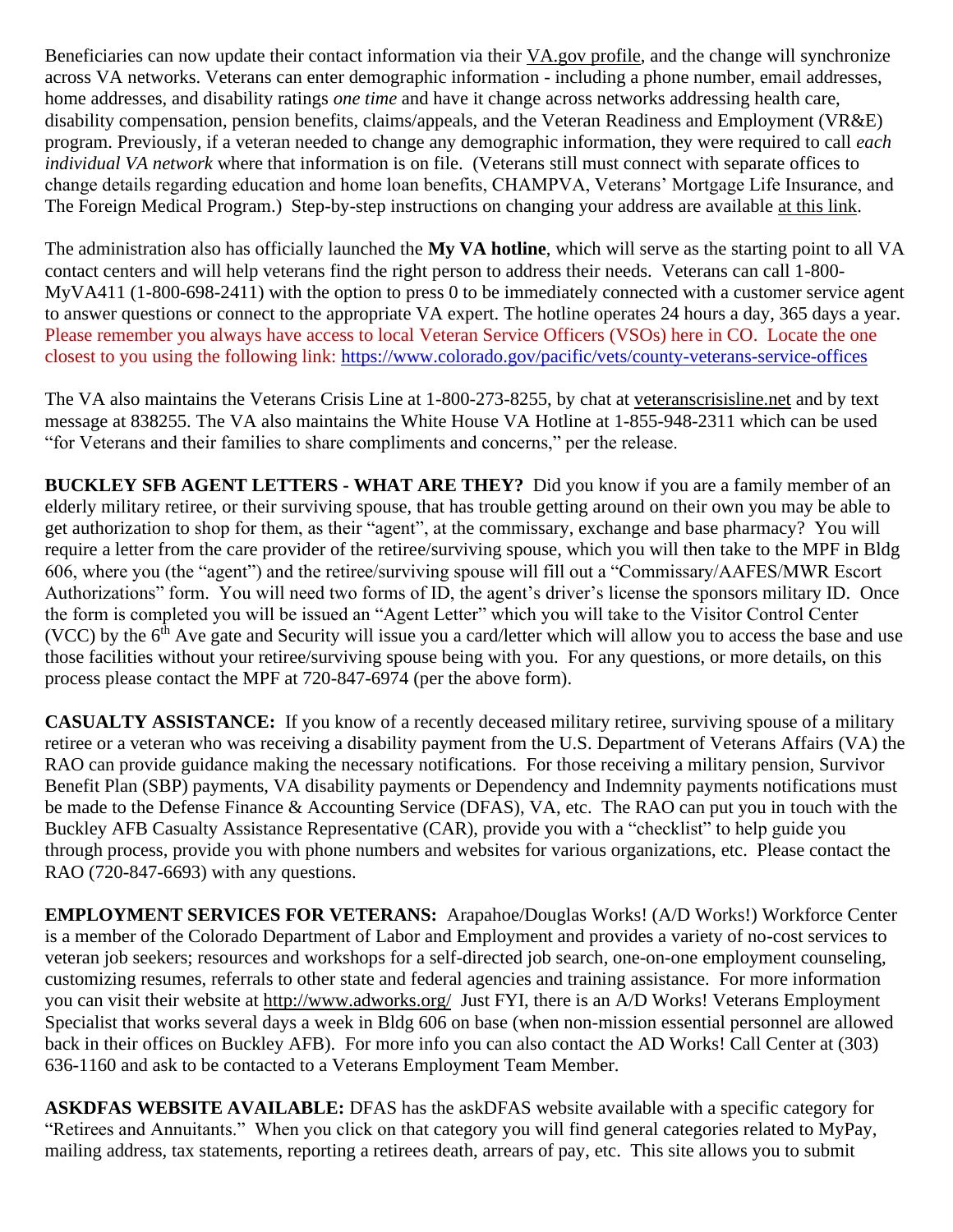questions to DFAS via e-mail instead of using the customer service number so some may find it more convenient. You can check it out at<https://www.dfas.mil/dfas/AskDFAS/>

**HAVE YOU EXPERIENCED UNSATISFACTORY SERVICE FROM THE RAO?** We are staffed completely with volunteers who do their very best to help with your issues. While we always strive to provide you with the best possible support, we realize there may be times you experience what you consider to be unsatisfactory customer service when you contact the RAO. Perhaps you never received a response to a voice mail/e-mail you left, you got inaccurate information regarding a question you had or the person who helped you was unable to provide an adequate answer to your question. If you are ever dissatisfied with the support you get from the RAO please contact the RAO Director to discuss the situation. The best way to reach me is via my home e-mail - [elkfive@centurylink.net.](mailto:elkfive@centurylink.net)

**RAO VOLUNTEERS NEEDED:** We currently have only 7 permanent RAO volunteers that support our "Help" Desk" (720-847-6693) which, when all volunteers are available, means the office has someone present during some hours of the morning and afternoon Mon-Fri. You can leave a voice mail anytime, and we check Voice Mails frequently to return calls. We can still find time slots during the week to use one or two volunteers. If you think you might be interested, or just have questions, please contact me (Steve Young) at my home e-mail [elkfive@centurylink.net.](mailto:elkfive@centurylink.net)

**COAST GUARD NATIONAL RETIREE HELP DESK (NRHD) HOTLINE:** For any questions a retiree or retiree spouse has regarding benefits (other than those related to pay) such as health care issues, assistance obtaining important forms and/or papers, etc. call 1-888-224-6743 or e-mail [nrhdesk@gmail.com.](mailto:nrhdesk@gmail.com) For questions concerning pay call 1-866-772-8724 or e-mail [ppc-dg-customercare@uscg.mil.](mailto:ppc-dg-customercare@uscg.mil)

**CORRECTING & REQUESTING MILITARY RECORDS:** On 5 Apr 2021 the Department of the Air Force debuted a new website for past and present Airmen and Space Guardians to correct their military records. To make the portal accessible to both active-duty and retired service members, the website does **not** require a Common Access Card (CAC). Instead, a unique e-application number will be provided to track each case. While members can still submit applications via mail, processing times may be slower. Members can use their unique eapplication number to check the status of their application, whether it was submitted online or via mail.

The application portal has a decision tree that guides members through the process of figuring out which board they should apply to and determine their eligibility to apply based on their service and the issue they're trying to get corrected for the records.

Members, and those submitting on their behalf, can submit applications and supporting documents to four boards: The Air Force Board for Correction of Military Records, Air Force Discharge Review Board, Department of Defense Discharge Appeal Review Board and Department of Defense Physical Disability Board of Review.

The records correction website is at **[https://Afrba-portal.cce.af.mil](https://afrba-portal.cce.af.mil/)**.

In many instances, records that are available in electronic formats may also be accessed directly by veterans, without involvement from National Personnel Records Center (NPRC - 866-272-6272). We understand these are **not** CAC card sites and all you need is a DS Logon or ID.ME account. Basically, each of the options listed here are veteran's self-service portals for VA claims, VA healthcare and retiree DFAS pay. Some options are below:

Department of Veterans Affairs (VA) eBenefits application at [https://www.ebenefits.va.gov/ebenefits/homepage](https://gcc02.safelinks.protection.outlook.com/?url=https%3A%2F%2Fwww.ebenefits.va.gov%2Febenefits%2Fhomepage&data=04%7C01%7CJMedina%40arapahoegov.com%7C4ba6a9bb0f614d20689d08d8f4881a52%7C57d7b626d71d47f684c1c43bda19ba16%7C1%7C0%7C637528212705904594%7CUnknown%7CTWFpbGZsb3d8eyJWIjoiMC4wLjAwMDAiLCJQIjoiV2luMzIiLCJBTiI6Ik1haWwiLCJXVCI6Mn0%3D%7C1000&sdata=hXw9dmDwVyyfMT6CLAKjNC7ErxQaRPjSNwpBd6NAZQE%3D&reserved=0)

Department of Defense milConnect application at [https://milconnect.dmdc.osd.mil/milconnect/](https://gcc02.safelinks.protection.outlook.com/?url=https%3A%2F%2Fmilconnect.dmdc.osd.mil%2Fmilconnect%2F&data=04%7C01%7CJMedina%40arapahoegov.com%7C4ba6a9bb0f614d20689d08d8f4881a52%7C57d7b626d71d47f684c1c43bda19ba16%7C1%7C0%7C637528212705914549%7CUnknown%7CTWFpbGZsb3d8eyJWIjoiMC4wLjAwMDAiLCJQIjoiV2luMzIiLCJBTiI6Ik1haWwiLCJXVCI6Mn0%3D%7C1000&sdata=Eov1Utj64StS5R1dMb%2F4BZh07Y6ue08qLBwOJlppgzs%3D&reserved=0) .

Modern military medical records may be accessed through the VA's Blue Button application at [https://www.va.gov/health-care/get-medical-records/.](https://gcc02.safelinks.protection.outlook.com/?url=https%3A%2F%2Fwww.va.gov%2Fhealth-care%2Fget-medical-records%2F&data=04%7C01%7CJMedina%40arapahoegov.com%7C4ba6a9bb0f614d20689d08d8f4881a52%7C57d7b626d71d47f684c1c43bda19ba16%7C1%7C0%7C637528212705914549%7CUnknown%7CTWFpbGZsb3d8eyJWIjoiMC4wLjAwMDAiLCJQIjoiV2luMzIiLCJBTiI6Ik1haWwiLCJXVCI6Mn0%3D%7C1000&sdata=ZscT%2FLEpaJZRPKyOrDzvuwAjP4QuxW2MrNoew0X87%2BU%3D&reserved=0)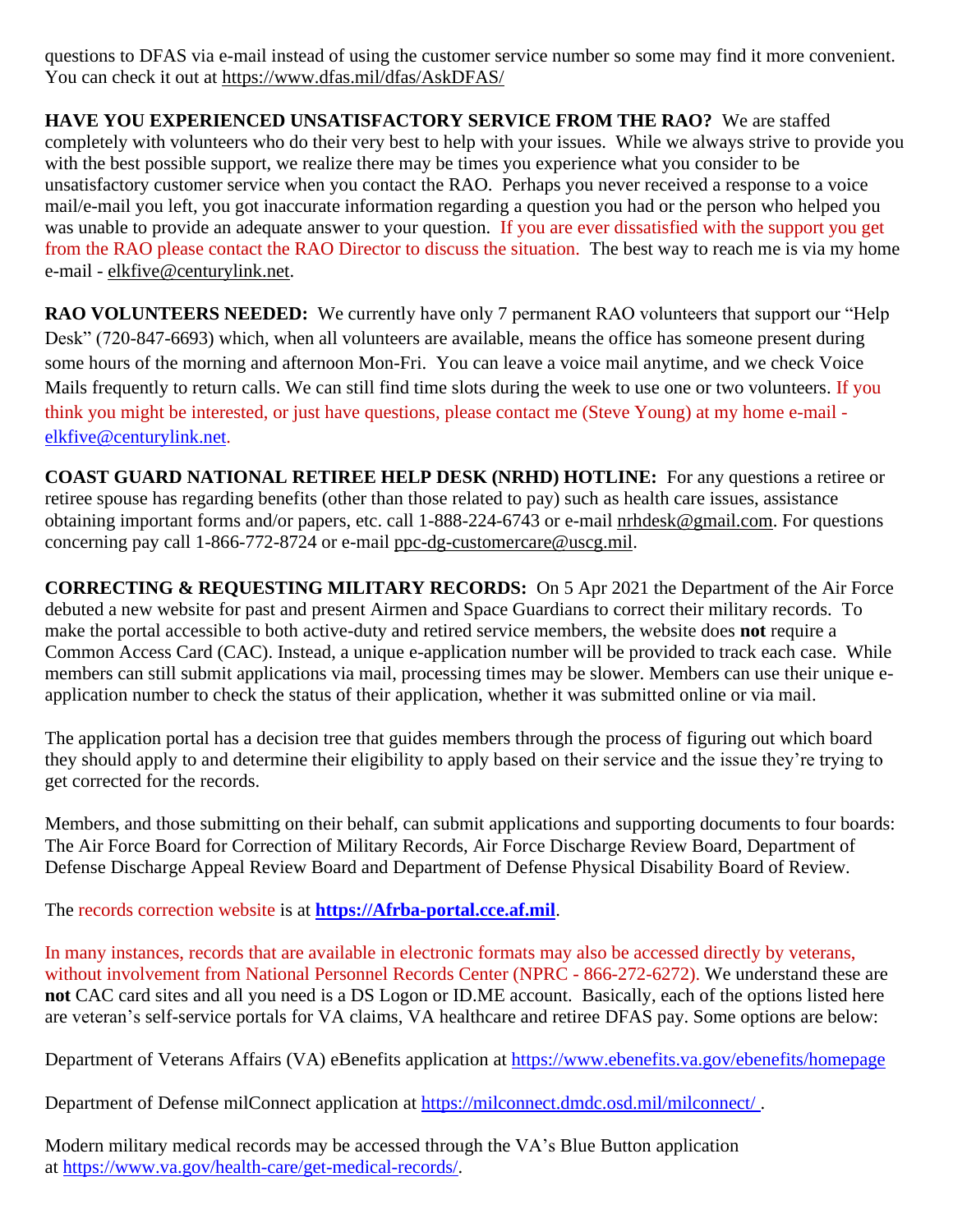For more information regarding the online availability of VA and military records, please visit [https://www.va.gov/records/](https://gcc02.safelinks.protection.outlook.com/?url=https%3A%2F%2Fwww.va.gov%2Frecords%2F&data=04%7C01%7CJMedina%40arapahoegov.com%7C4ba6a9bb0f614d20689d08d8f4881a52%7C57d7b626d71d47f684c1c43bda19ba16%7C1%7C0%7C637528212705914549%7CUnknown%7CTWFpbGZsb3d8eyJWIjoiMC4wLjAwMDAiLCJQIjoiV2luMzIiLCJBTiI6Ik1haWwiLCJXVCI6Mn0%3D%7C1000&sdata=T26BlYnzbcJfnkz0lJD8hvNO988S%2BhMVRIXbJfmmpbA%3D&reserved=0)

If a veteran has filed for disability or pension benefits before, the VA may have pulled their DD-214. If so, VSOs who have access to the Veterans Benefits Management System (VBMS) can look into their file and retrieve it. Be aware this is dependent on each individual VSO and the counties they work in as to whether this is possible. Even if requesting records from NPRC we recommend contacting your VSO to assist in the request.

Another place you can request a copy of your DD-214 is through the State Veterans Department from whichever state was your home of record at discharge. As mentioned, you can always contact a local Veteran Service Officer (VSO) to request assistance in getting a copy of your records. You can find a VSO closest to you using the following website: Veteran Service Officers - List of Where to Find [\(nvf.org\)](https://nvf.org/veteran-service-officers/)

 You can also request a copy of your records (DD-214, Official Military Personnel File, Replacement Medals, Medical and Health Records) from the National Archives in a number of ways. You can make your request online at the National Archives website, you can fill out and submit a form SF-180 and mail/Fax it or you can write a letter to the National Archives.

You can find additional information on getting copies of your records from the National Archives web site at [https://www.archives.gov/personnel-records-center/military-personnel](https://www.archives.gov/personnel-records-center/military-personnel%20or%20calling%20314-801-0800) or calling 314-801-0800.

**DD 214 FOREIGN SERVICE CORRECTION PROCESS:** I pulled this article from the Vance AFB RAO newsletter. The article provides information related to military retiree requests for correcting or updating information on the DD Form 214 as it pertains to Foreign Service (Boots on Ground). Air Force retirees must submit requested changes, along with supporting documents, to AFPC/DP3AM. Members may mail or email a copy of the request to:

| Via Email To:         | AFPC.DP3AM.Workflow@us.af.mil or                     |
|-----------------------|------------------------------------------------------|
| Via Standard Mail To: | AFPC/DP3AM 550 C Street West JBSA-Randolph, TX 78150 |

Members will be required to obtain any necessary source documents not available to them by requesting their Master Personnel Record (MPR) from the National Personnel Records Center (NPRC) in St. Louis, MO. This is only necessary if the member Retired, Separated, or was Discharged prior to 2004. Once the request with the proper documentation (listed below) is received, the information will be reviewed. If a correction is appropriate the amount of Foreign Service (if necessary) will be corrected on the member's DD Form 214 and the applicant will be provided with the appropriate boots on ground memorandum.

If a correction is deemed to be inappropriate, the member will be notified with an explanation for the decision. If the member disagrees with the decision, he or she may petition the Air Force Board for Correction of Military Records on a DD Form 149, *Application for Correction of Military Record Under the Provisions of Title 10, U.S. Code Section 1552*; the burden of proof/justification for the requested correction falls on the applicant.

#### **Acceptable Source Documents:**

Approved Decorations Performance Reports Certified Travel Voucher Letters of Appreciation with inclusive dates for service claimed Letters of Evaluation (LOEs)

**EBENEFITS WEBSITE:** The eBenefits Portal is an online resource for tools and benefits-related information for Wounded Warriors, Veterans, Active Duty Servicemembers, their families, and those who care for them. The President's Commission on Care for America's Returning Wounded Warriors established by Executive Order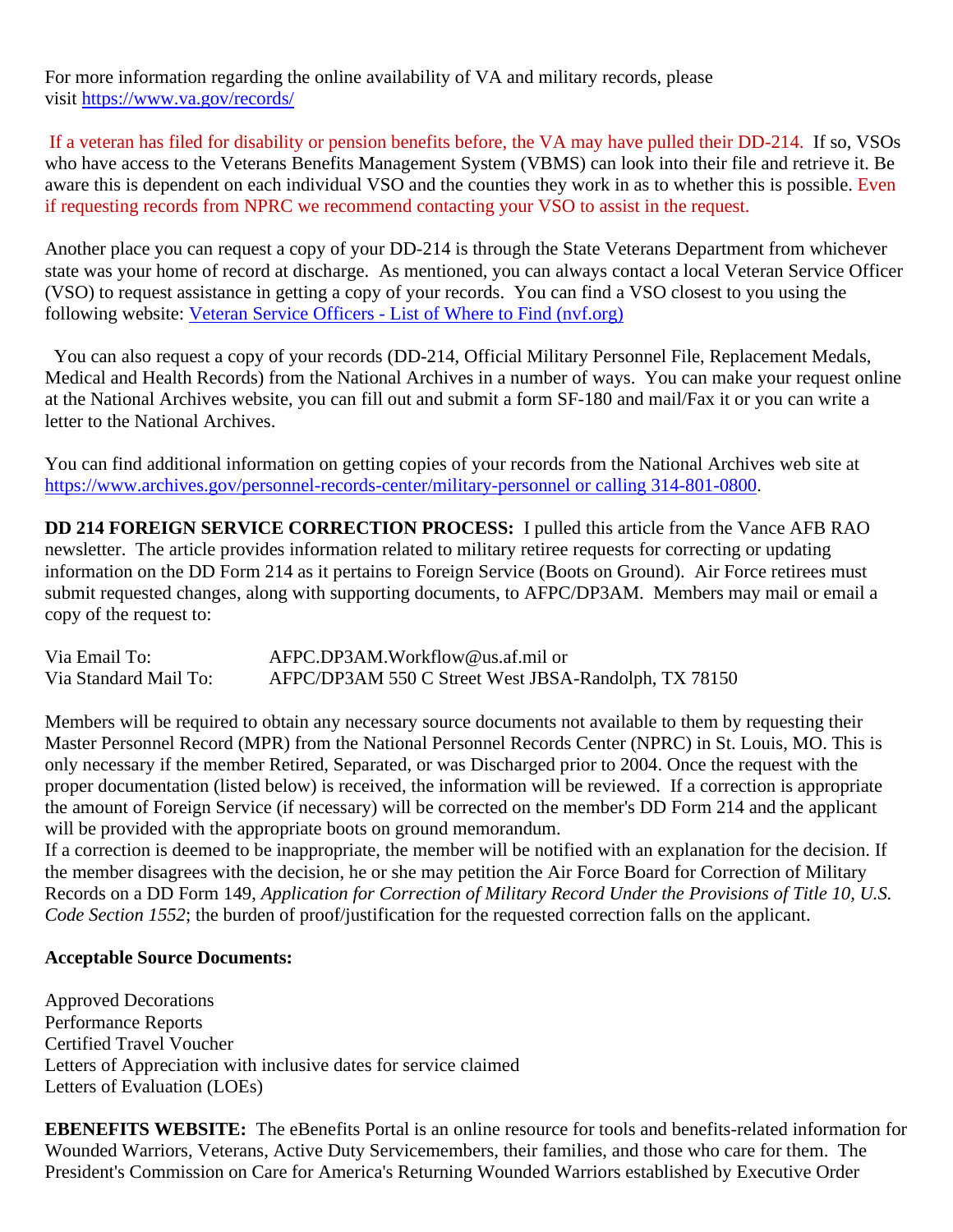13426 recommended the creation of a My eBenefits (a.k.a. eBenefits) web portal to provide the wounded, injured and ill service members/Veterans, their families and care providers a single sign-on, central access point to online benefits and related services. (Check on a claim status, get a DD-214, get a VA Home Loan Certificate of Eligibility, etc) eBenefits is located at [www.ebenefits.va.gov.](http://www.ebenefits.va.gov/) Before you can access and use eBenefits you must be listed in the Defense Enrollment Eligibility Reporting System (DEERS) and have a DS Logon. Service members can access eBenefits with a DS Logon or Common Access Card (CAC). You can choose from two levels of registration: DS Logon Level 1 (Basic) or DS Logon Level 2 (Premium). If you are a veteran and have no DEERS info you must contact the VA to get your login information. For more information on creating an account see [ebenefits.pdf \(uscg.mil\)](https://www.dcms.uscg.mil/Portals/10/CG-1/cg111/docs/TAP/ebenefits.pdf?ver=2017-03-06-144849-590)

**REPORTING THE DEATH OF A RETIREE TO DFAS ONLINE:** DFAS has re-introduced the option to report the death of a retiree online. To use the online Notice of Death option, click on the link at the top of the Retired Military & Annuitants main page, which is located at https://www.dfas.mil/retiredmilitary.html. This will take you to a form where you will enter all of the pertinent information. When reporting a retiree's death, be sure to have the following information available:

- Retiree's full name
- Retiree's SSN
- Retiree's date of death
- Cause of death
- Marital status (if married, the wedding date)

The form also asks for your name, address, phone number and email address. If you are completing this form on behalf of someone else, such as the spouse or child of the deceased retiree, please use the contact information of the person you are helping to make the report. Updates on the status of the claim will be sent to the email address provided, including an email verifying that the notification was received. If you need any assistance you can always contact the Buckley AFB Casualty Assistance Representative, Loretta Lopez, at 720-847-6946.

**STATE VA BENEFITS:** Everyone knows about the federal benefits available to veterans, but did you know many *states* also offer great benefits to their veterans? State benefits range from free college and employment resources to free hunting and fishing licenses. Most states also offer tax breaks for their veterans and specialized license plates, some states even provide their veterans with cash bonuses just for serving in the military. A handy summary of the benefits each state and territory offers can be found here: [https://militarybenefits.info/state](https://militarybenefits.info/state-veterans-benefits/)[veterans-benefits/](https://militarybenefits.info/state-veterans-benefits/) There may be a benefit available to you or your family that you didn't know about! Other Federal VA benefit numbers: life insurance 800-669-8477; status of headstones and markers, 800-697-6947; special issues such as Gulf War/radiation/Agent Orange/Project Shad call 800-749-8387; and GI Bill and education matters call 888-442-4551. Visit the Federal website at [www.va.gov/](http://www.va.gov/) for more info.

**DENVER VA REGIONAL BENEFITS OFFICE HOURS & LOCATIONS:** *Do you have a question about your VA Benefits? Compensation Claim, Pension Claim, Aid and Attendance, Appeals, survivor and burial benefits, Home Loans, Employment, or Education*  The *VBA* Office in the Rocky Mountain Regional VA Medical Center is holding office hours: Office Hours: Monday - Friday, 8:30 a.m. to 4 p.m. (last appt. at 3:30 p.m.) Phone: [\(800\) 827-1000](https://www.google.com/search?source=hp&ei=1bIFXOnJLePk8APkxJfIDw&q=denver+va+regional+benefits+office+phone+number&oq=Denver+va+regional+benef&gs_l=psy-ab.1.1.0i22i30l4.1057.7073..9944...0.0..0.148.2902.2j23......0....1..gws-wiz.....0..0j0i131j0i10.2DXy9-Yewu0) Location: Rocky Mountain Regional VA Medical Center Veterans Benefits Administration (VBA) 1700 North Wheeling Street Aurora, CO 80045 Sign up to meet with a counselor in the Pharmacy waiting room.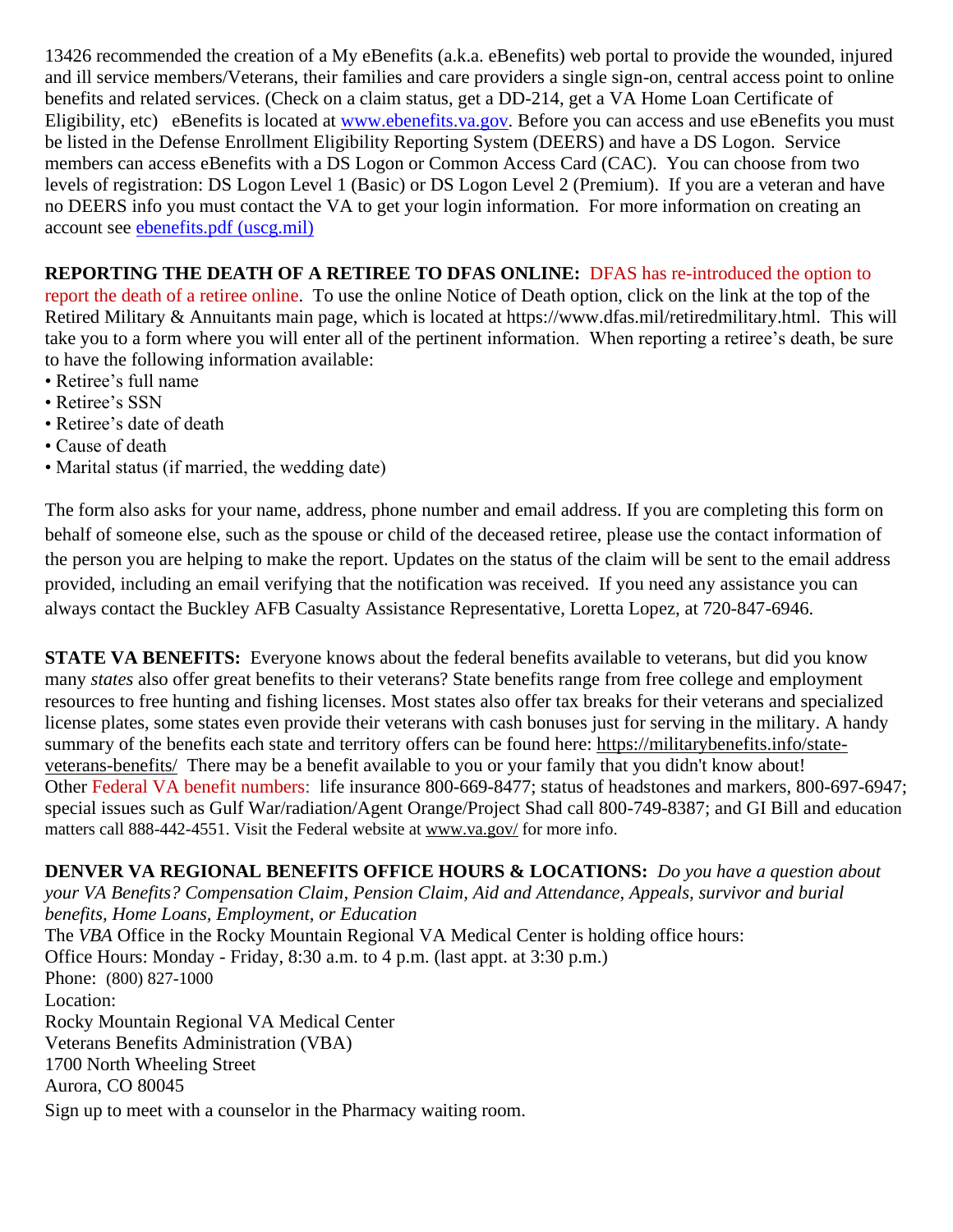We also have a Veterans Affairs Office on Buckley SFB in Bldg 606 with Benefits Advisors (Mr Tyrone Groce & Ms Deloris Evans) who can normally be reached at 720-847-4838 from Mon-Fri 0800 - 1600.

**LOCAL ID CARD RENEWAL LOCATIONS:** While you need to verify who is still operating and their hours of operation during the pandemic, below are **locations** where you can get an ID card.

MPF at Buckley AFB (Bldg 606 on 18401 E A-Basin Ave) - by appointment only. You can call them at 720-847- 4357 to schedule an appointment.

ANG at Buckley AFB (18860 E Breckenridge Ave, Hangar 801, Rm N224) - Call 720-847-9295, closed Monday.

NAVOPS Space Ctr at Buckley AFB (7 N Snowmass St, Bldg 1301) - you can call 720-847-7808, Closed Monday

CO HQ Army NG in Centennial (6848 South Revere Pkwy) - you can call 720-250-1315, Closed on Monday.

NOAA Facility in Boulder (Skaggs Bldg, Rm GB515 - 325 Broadway) - you can call 303-497-6119, open Mon-Wed-Fri by appointment only.

**GRAY AREA RESERVISTS:** We get quite a few calls in the RAO from Gray Area Reservists approaching 60 who have questions regarding the processing of their retirement package, when they can anticipate their first pension check, what they need to do regarding Tricare, etc. Below is some POC information for Guard/Reserve members from the various services. We can also provide you with a copy of DoD Fm 2656 (current version is Oct 2018) if you are having trouble downloading it.

### *Air Force Guard/Reserve:*

 Air Reserve Personnel Center (ARPC): <https://www.arpc.afrc.af.mil/retirement/>or 1-800-525-0102. If you experience trouble reaching ARPC with this number, please get in touch with us and we will use our back-channel contacts at ARPC to try and assist. ARPC encourages retirees to file retirement packages using a MyPers account. There is a retirement application status bar in MyPers so applicants can track the status of their submitted package. Instructions on the status bar can be found at:

[https://www.arpc.afrc.af.mil/Portals/4/Documents/Retirement%20application%20status%20bar%20instructions.pd](https://www.arpc.afrc.af.mil/Portals/4/Documents/Retirement%20application%20status%20bar%20instructions.pdf?ver=2019-11-20-120624-723×tamp=1574269784796) [f?ver=2019-11-20-120624-723&timestamp=1574269784796](https://www.arpc.afrc.af.mil/Portals/4/Documents/Retirement%20application%20status%20bar%20instructions.pdf?ver=2019-11-20-120624-723×tamp=1574269784796)

# *Army Guard/Reserve Personnel in CO*

88<sup>th</sup> Readiness Division Retirement Services Office (RSO) - 60 South O Street, Ft. McCoy, Wisconsin 54656 608-388-7448/9321 or DSN 280-0596. Locally, Mr. Randy Stroud (1SG, Ret) is the Retirement Services Officer (RSO) for the Army National Guard, but he can assist with Reserves. He can be reached at 720-250-1341. <http://soldierforlife.army.mil/retirement/reserve-component-retirement-services>

*Navy Guard/Reserve Personnel*

PERS-912: 1-866-827-5672 or 1-833-330-6622

[https://www.public.navy.mil/bupers-npc/support/retired\\_activities/Pages/default.aspx](https://www.public.navy.mil/bupers-npc/support/retired_activities/Pages/default.aspx)

The Navy also has a MyNavy Career Center website at [https://www.public.navy.mil/bupers-](https://www.public.navy.mil/bupers-npc/organization/npc/MNCC/Pages/default.aspx)

[npc/organization/npc/MNCC/Pages/default.aspx](https://www.public.navy.mil/bupers-npc/organization/npc/MNCC/Pages/default.aspx) or you can call 1-833-330-6622 for assistance.

*USMC Reserve Personnel*

MMSR-5 Reserve Retirement & Separation Section: 703-784-9306/9307

# *Coast Guard Reserve Personnel*

National Retiree Help Desk Hotline (unless it is a pay related issue): 1-833-224-6743 -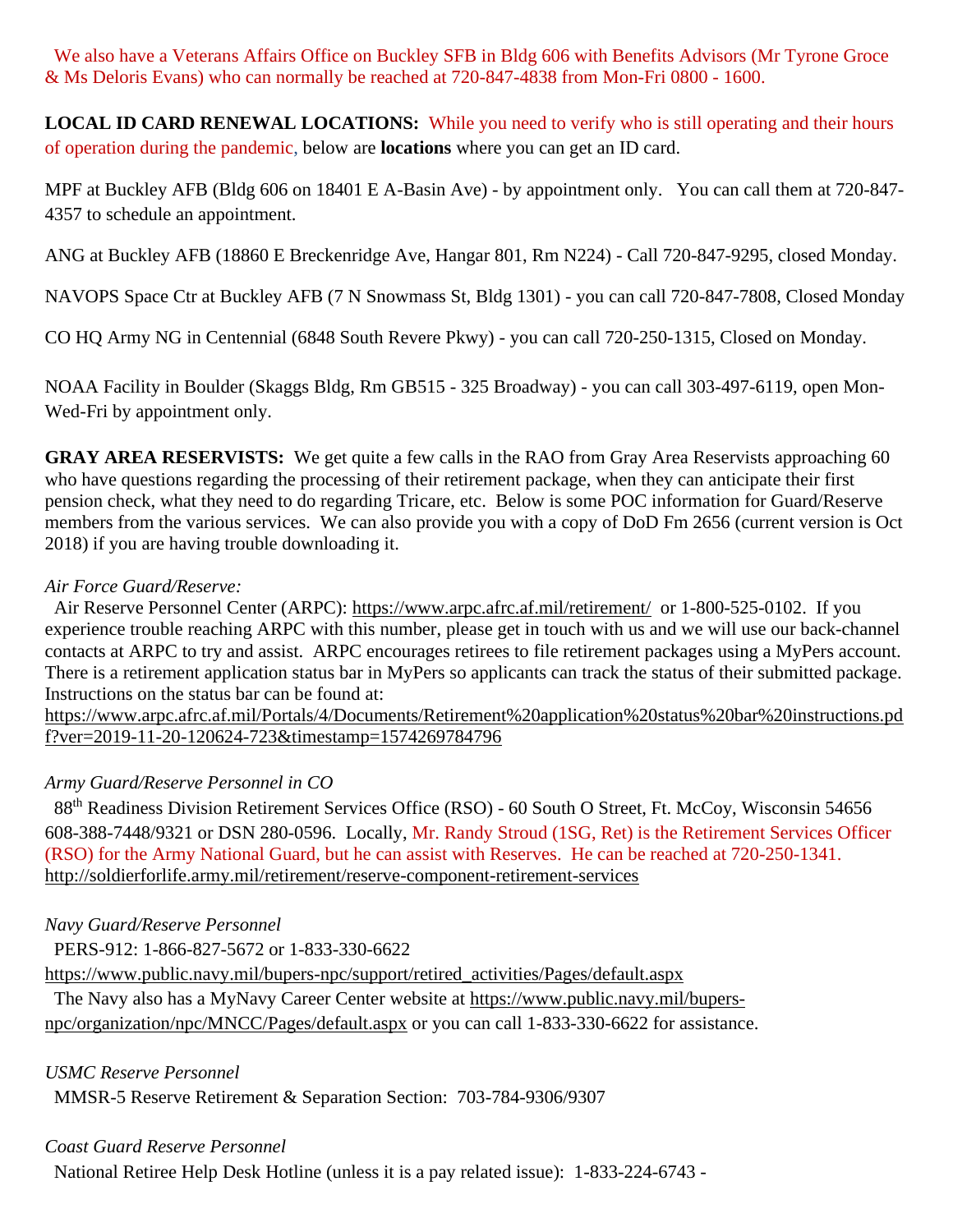For pay related issues call 1-800-772-8724 or 785-339-3415 [https://www.dcms.uscg.mil/Our-Organization/Assistant-Commandant-for-Human-Resources-CG-1/Retiree-](https://www.dcms.uscg.mil/Our-Organization/Assistant-Commandant-for-Human-Resources-CG-1/Retiree-Services-Program/)[Services-Program/](https://www.dcms.uscg.mil/Our-Organization/Assistant-Commandant-for-Human-Resources-CG-1/Retiree-Services-Program/)

### *Colorado Transition Assistance Advisor (TAA)*

 This office assists Service members in accessing Dept of VA health care services & benefits. The TAA initiative was started in May 2005 when the National Guard Bureau (NGB) signed a MoA with the VA. Amy Eagen - 720-250-1173 (works Tues-Fri)

**MyPay ADDRESS CHANGE:** The simplest and quickest solution for updating your mailing address is through myPay, using the online account management system. For any questions or concerns regarding myPay, call 888- 332-7411 (option 5) for a customer service representative. Both retirees and annuitants may call DFAS Retired and Annuitant Pay at 800-321-1080. If you call MyPay have your banking information available - you may need **routing and account information** before they will talk with you.

**MAIL OPTION**: Please include: both your old and new mailing address, effective date for the new address, your name, social security number and signature with date on your request. For retirees, use the address below:

DFAS U.S. Military Retired Pay 8899 E 56th Street Indianapolis, IN 46249-1200 Or FAX DFAS Retired Pay at 800-469-6559

If you are an annuitant, please mail your request to:

DFAS U.S. Military Annuitant Pay 8899 E 56th Street Indianapolis, IN 46249-1300 Or FAX DFAS Annuitant Pay at 800-982-8459

**LIFE CHANGING EVENT? KEEP DFAS INFORMED**: Ensuring your retired pay comes to you accurately and on time is the primary goal at DFAS. To do this, they need your help to keep your account up to date. *Keeping your account up to date includes making sure your mailing address, banking information, allotments, tax withholding status, and your beneficiary choices are current. Be sure to report any c*hange of life events as soon as they happen. These life-changing events include:

- Marriage
- Divorce
- Death of a spouse or child
- Birth or adoption of a child

Some changes, especially those regarding SBP, have a one-year time limit, so it is very important that DFAS is notified of life-changing events when they happen. When you notify them, be sure to include supporting documents, such as birth or marriage certificates. Keeping your contact information updated is also key to staying informed. DFAS occasionally sends out correspondence regarding changes in the law that affect your pay, and a new Retired Account Statement (RAS) is sent when your net pay changes (unless you are on *myPay* where the new RAS is available online). If your mailing address is not correct and you are not on *myPay*, they have no way of notifying you about changes. The easiest way to stay up to date is to use *myPay*. You can use *myPay* to change your mailing address, your direct deposit information, Survivor Benefit Plan (SBP) coverage, certain allotments and your tax withholding status. You can create a myPay account at <https://mypay.dfas.mil/>

# **Reporting the Death of a Retiree**